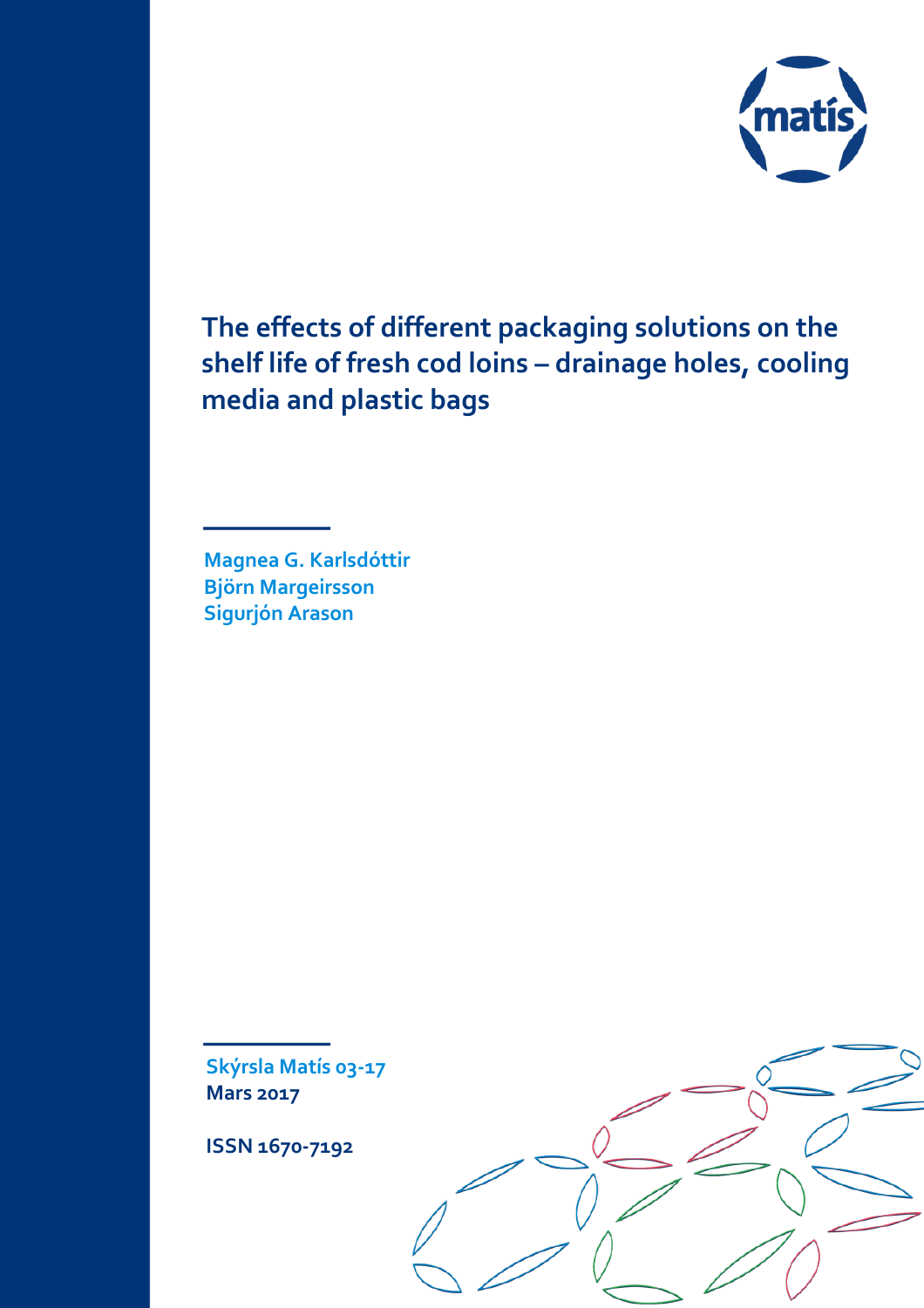# **Skýrsluágrip Matís ohf**<br>Icelandic Food and Biotech R&D

## **Report summary**



| Titill / Title            | The effects of different packaging solutions on the shelf life of fresh cod<br>loins – drainage holes, cooling media and plastic bags /<br>Áhrif mismunandi pökkunarlausna á geymslubol ferskra þorskhnakka<br>- drengöt, kælimiðlar og plastpokar                                                                                                                                                                                                                                                                                                                                                                                                                                                                                                                                                                                                                                                                                                                                                                                                                                                                      |                                      |  |  |  |
|---------------------------|-------------------------------------------------------------------------------------------------------------------------------------------------------------------------------------------------------------------------------------------------------------------------------------------------------------------------------------------------------------------------------------------------------------------------------------------------------------------------------------------------------------------------------------------------------------------------------------------------------------------------------------------------------------------------------------------------------------------------------------------------------------------------------------------------------------------------------------------------------------------------------------------------------------------------------------------------------------------------------------------------------------------------------------------------------------------------------------------------------------------------|--------------------------------------|--|--|--|
| Höfundar / Authors        | Magnea G. Karlsdóttir <sup>1</sup> , Björn Margeirsson <sup>2,3</sup> , Sigurjón Arason <sup>1,3</sup>                                                                                                                                                                                                                                                                                                                                                                                                                                                                                                                                                                                                                                                                                                                                                                                                                                                                                                                                                                                                                  |                                      |  |  |  |
|                           | <sup>1</sup> Matís ohf.; <sup>2</sup> Tempra ehf.; <sup>3</sup> Háskóli Íslands                                                                                                                                                                                                                                                                                                                                                                                                                                                                                                                                                                                                                                                                                                                                                                                                                                                                                                                                                                                                                                         |                                      |  |  |  |
| Skýrsla / Report no.      | $03-17$                                                                                                                                                                                                                                                                                                                                                                                                                                                                                                                                                                                                                                                                                                                                                                                                                                                                                                                                                                                                                                                                                                                 | Útgáfudagur / Date:<br>22. mars 2017 |  |  |  |
| Verknr. / Project no.     |                                                                                                                                                                                                                                                                                                                                                                                                                                                                                                                                                                                                                                                                                                                                                                                                                                                                                                                                                                                                                                                                                                                         |                                      |  |  |  |
| Styrktaraðilar / Funding: | Tempra ehf., Útgerðarfélag Akureyringa ehf.                                                                                                                                                                                                                                                                                                                                                                                                                                                                                                                                                                                                                                                                                                                                                                                                                                                                                                                                                                                                                                                                             |                                      |  |  |  |
| Ágrip á íslensku:         | Markmið rannsóknarinnar var að kanna áhrif mismunandi frauðplastkassa (með og án<br>drengata), magn kælimiðils og plastpoka samanborið við plastfilmu í kassa á gæði ferskra<br>þorskhnakka. Aldur hráefnis við vinnslu var um tveir sólarhringar. Fimm mismunandi<br>tilraunahópar voru undirbúnir og geymdir við -1,7 °C í fimm daga og í beinu framhaldi<br>geymdir við 2 °C í 9 daga, eða það sem eftir lifði geymslutímans. Skynmat (Torry<br>ferskleikamat) og drip/vatnstap við geymslu var metið 1, 7, 9, 12 og 14 dögum eftir pökkun.<br>Niðurstöðurnar gáfu til kynna að hnakkastykki sem pakkað var undir plastfilmu í<br>frauðplastkassa án drengata og með minnsta magnið (250 g) af kælimiðli í kassanum<br>skemmdust marktækt hraðar samanborið við aðra tilraunahópa. Lengsta geymsluþolið frá<br>pökkun (12 dagar) mældist hjá afurðum sem var pakkað í frauðplastkassa án drengata, en<br>voru í plastpoka inni í kassanum og með meira magn (750 g) af kælimiðli (ís) utan<br>plastpokans. Niðurstöðurnar undirstrikuðu mikilvægi þess að viðhalda lágu og stöðugu<br>hitastigi allan geymslutímann. |                                      |  |  |  |
| Lykilorð á íslensku:      | Geymsluþol; ferskur fiskur; þorskur; frauðplastkassar; drengöt; plastpokar                                                                                                                                                                                                                                                                                                                                                                                                                                                                                                                                                                                                                                                                                                                                                                                                                                                                                                                                                                                                                                              |                                      |  |  |  |
| Summary in English:       | The aim of the study was to explore the effects of different expanded polystyrene (EPS)<br>boxes (with and without drainage holes), cooling media and plastic bags compared to<br>plastic films inside the boxes on the shelf life of fresh cod loins. The fish was caught two<br>days before processing. Five experimental groups were prepared and stored at around -<br>1.7 °C for five days followed by subsequent storage at around 2 °C for nine days. Sensory<br>(Torry score) and drip loss evaluations were performed 1, 7, 9, 12 and 14 days post<br>packaging.                                                                                                                                                                                                                                                                                                                                                                                                                                                                                                                                               |                                      |  |  |  |
|                           | The results indicated that loins packed under a plastic film in EPS boxes (without drainage<br>holes) and with the lowest amount (250 g) of cooling medium spoiled faster compared with<br>the other experimental groups. The longest shelf life from packaging (12 days) was<br>obtained for loins packed in EPS boxes inside a plastic bag and covered with a larger<br>amount (750 g) of ice. Furthermore, the sensory results were in accordance to the<br>temperature profiles of the experimental groups, stating the advantages of a low and<br>stable storage temperature.                                                                                                                                                                                                                                                                                                                                                                                                                                                                                                                                      |                                      |  |  |  |
| English keywords:         | Shelf life; fresh fish; cod; EPS boxes; drainage holes; plastic bags                                                                                                                                                                                                                                                                                                                                                                                                                                                                                                                                                                                                                                                                                                                                                                                                                                                                                                                                                                                                                                                    |                                      |  |  |  |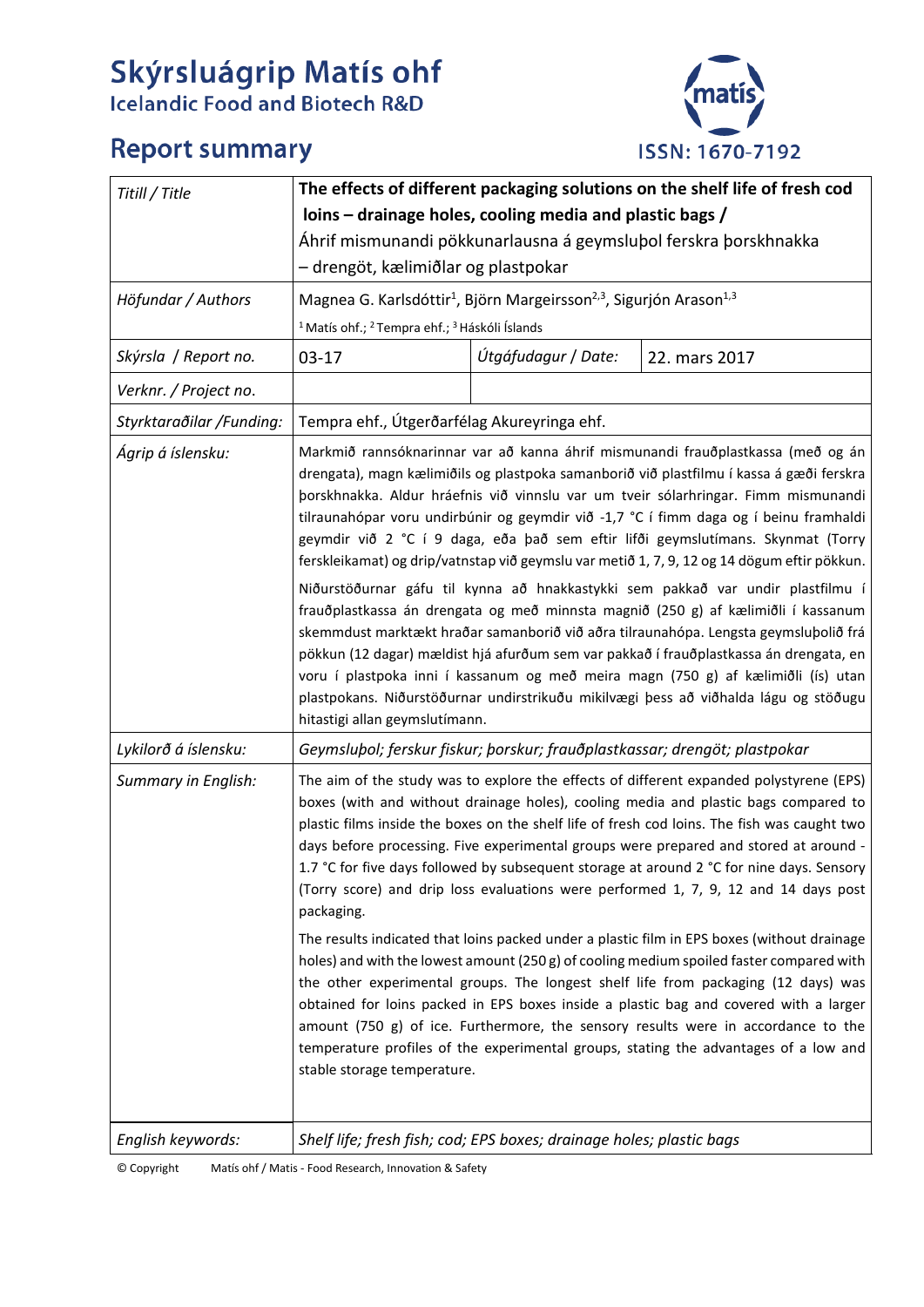## **TABLE OF CONTENTS**

| $\mathbf{1}$   |     |  |
|----------------|-----|--|
| $\overline{2}$ |     |  |
|                | 2.1 |  |
|                | 2.2 |  |
|                | 2.3 |  |
|                | 2.4 |  |
|                | 2.5 |  |
| 3              |     |  |
|                | 3.1 |  |
|                | 3.2 |  |
|                | 3.3 |  |
| 4              |     |  |
| 5              |     |  |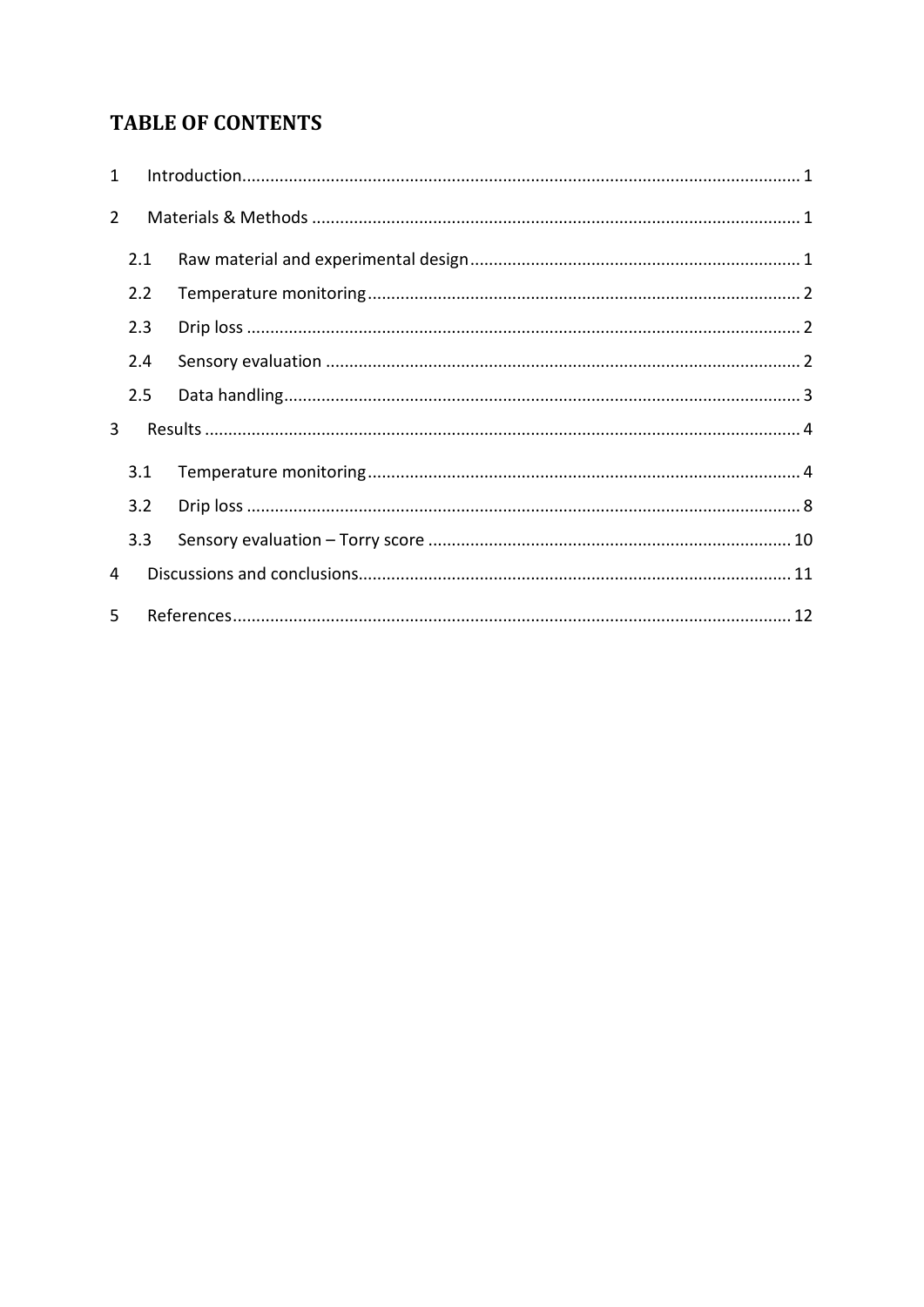#### <span id="page-3-0"></span>**1 INTRODUCTION**

Fresh fish has a short shelf life even at refrigeration temperatures. The limited shelf life is a large hurdle for the export of fresh fish products from Iceland to mainland Europe or USA. Traditionally, rather well insulated expanded polystyrene (EPS) boxes have been utilised for export of Icelandic fresh fish products up to this date. EPS boxes are usually white, manufactured from moulded polystyrene beads and up to 98% of the boxes consist of air pores. The air decreases the density and increases the insulation performance but decreases strength and increases the required storage volume for the boxes. Studies have indicated that the insulation of EPS boxes is better than other fresh fish packaging such as corrugated plastic boxes (Anyadiegwu & Archer, 2002; Margeirsson *et al.*, 2009; Margeirsson *et al.*, 2011; Margeirsson *et al.*, 2012). The EPS boxes are either with or without drainage holes. The role of the drainage holes is to allow excess water, originating from melted ice and drip loss from the fish, to drain away during transportation and storage. Therefore, an absorbent pad is usually placed in the bottom of EPS box without these drainage holes.

The aim of the study was to explore the effects of different EPS boxes (with and without drainage holes), cooling media and plastic bags vs. plastic films inside the boxes on the shelf life of fresh cod loins. Sensory analysis (Torry score) and evaluation of drip loss were performed throughout the storage period to identify the fish quality and shelf life.

#### <span id="page-3-1"></span>**2 MATERIALS & METHODS**

#### <span id="page-3-2"></span>*2.1 Raw material and experimental design*

Atlantic cod (*Gadus morhua*) was caught on December 5th 2016 by wet fish trawlers (Snæfell EA-310 and Björgúlfur EA-312) in the water West of Iceland. The fish was bled, gutted, rinsed, iced in tubs and stored chilled until processed at ÚA (Akureyri, Iceland) and Samherji (Dalvík, Iceland) 2 days later. After beheading, filleting, cooling, skinning, trimming, the cod loins were divided into five experimental groups, as described in **Table 1** (groups A-D from Snæfell EA-310 were processed at ÚA while group E from Björgúlfur EA-312 was processed at Samherji), and shipped via airfreight to Matís in Reykjavík the same day. The experimental groups were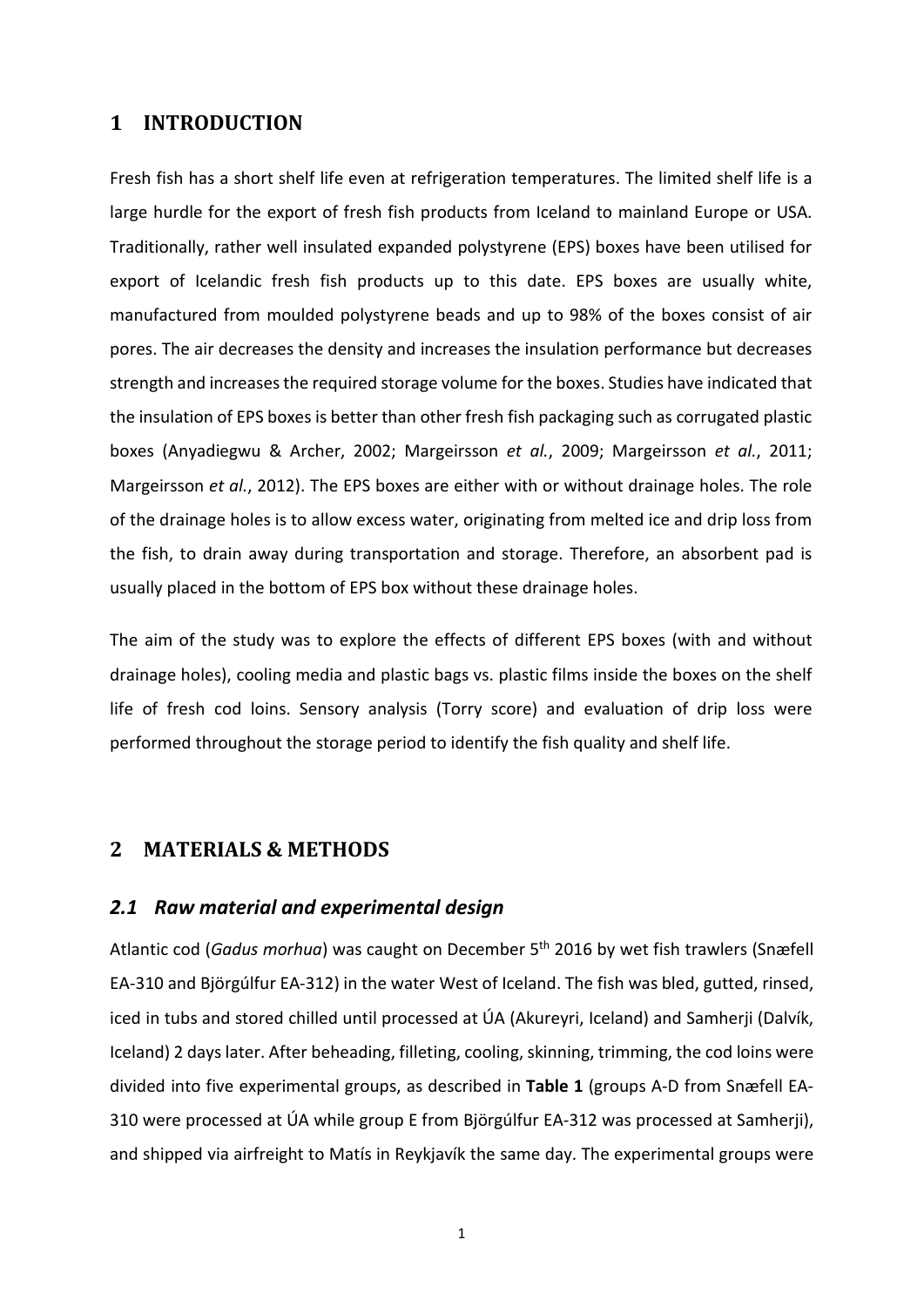stored at around -1.7 °C for five days followed by subsequent storage at around 2 °C throughout the remaining storage period. Each box contained approximately 5 kg of cod loins and on each sampling day one box per experimental group was evaluated. All experimental groups were evaluated 1, 7, 9, 12 and 14 days post packaging.

| Group | Pre-cooling* | Cooling aid<br>inside EPS box          | <b>EPS</b> box                                               |
|-------|--------------|----------------------------------------|--------------------------------------------------------------|
| A     | Traditional  | 750 g ice on top of plastic film       | Box with drainage holes, no absorbent pad                    |
| B     | Traditional  | 750 g ice on top of plastic film       | Whole box + absorbent pad at the bottom                      |
| C     | Traditional  | 750 g ice on top of closed plastic bag | Whole box $+$ absorbent pad at bottom of the<br>plastic bag. |
| D     | Traditional  | 250 g ice pack                         | Whole box + absorbent pad at the bottom                      |
| E     | Superchilled | 750 g ice on top of plastic film       | Whole box + absorbent pad at the bottom                      |

**Table 1. Description of the experimental groups. \*Traditional included cooling via liquid cooling in brine for 10-20 sec., while superchilled included cooling via Superchiller (Marel, Iceland).**

#### <span id="page-4-0"></span>*2.2 Temperature monitoring*

The temperature profiles of the different experimental groups were recorded throughout the storage period with iButton (DS1922L) temperature loggers from Maxim Integrated Products (San Jose, CA 95134, USA) and TidbiT (UTBI-001) loggers from Onset (Bourne, MA 02532, USA).

#### <span id="page-4-1"></span>*2.3 Drip loss*

The loin water loss was recorded throughout the storage period by comparing the weight of the loins before packaging and post storage as stated in following equation:

Drip loss (%) =  $\frac{weight\ of\ filters\ before\ storage\ (g) - weight\ of\ filters\ before\ storage\ (g)}{weight\ of\ filters\ before\ storage\ (g)}x$  100

#### <span id="page-4-2"></span>*2.4 Sensory evaluation*

Torry freshness score sheet (Shewan *et al*., 1953; **Table 2**) was used to assess cooked samples of cod. The texture of the samples was also evaluated using GDA (Generic Descriptive Analysis) as described by Lawless & Heymann (2010). Eight panellists participated in the sensory evaluation. They had all been trained according to international standards (ISO 8586, 2008). The members of the panel were experienced in using the sensory methods used in this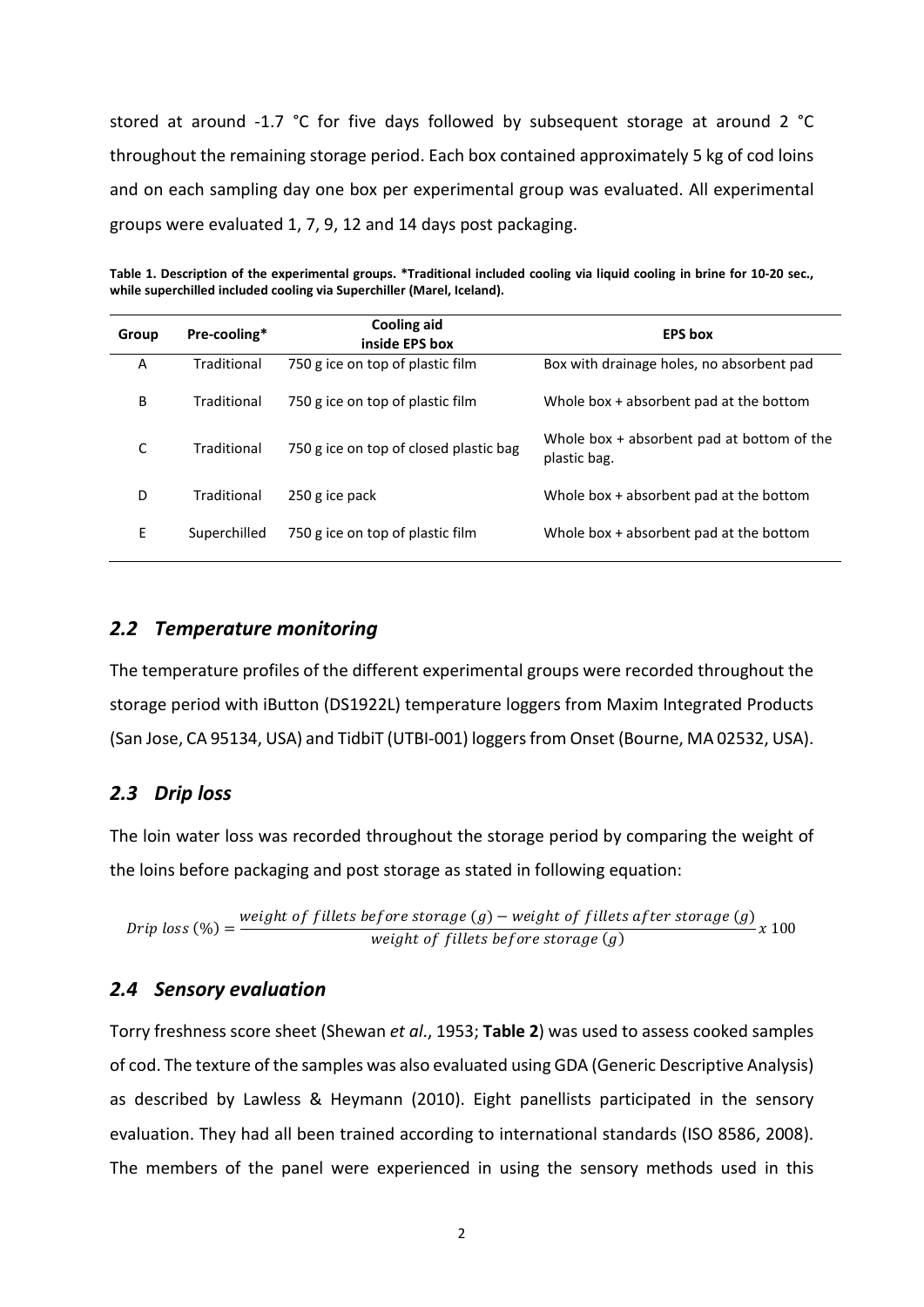evaluation. Portions weighing about 50 g were cut from the cod loins and placed in aluminium boxes coded with three-digit random numbers. The samples were cooked for 6 minutes in a pre-warmed oven (Convotherm Elektrogeräte GmbH, Eglfing, Germany) at 95-100 °C with air circulation and steam, and then served warm to the panel. Each panellist evaluated duplicates of each test group in a random order (five samples per session).

| Odour                                                                                               | <b>Flavour</b>                                                                                               | <b>Score</b> |
|-----------------------------------------------------------------------------------------------------|--------------------------------------------------------------------------------------------------------------|--------------|
| Initially weak odour of sweet, boiled milk,<br>starchy followed by strengthening of these<br>odours | Watery, metallic, starchy. Initially no<br>sweetness but meaty flavours with slight<br>sweetness may develop | 10           |
| Shellfish, seaweed, boiled meat                                                                     | Sweet, meaty, characteristic                                                                                 | 9            |
| Loss of odour, neutral odour                                                                        | Sweet and characteristic flavours but<br>reduced in intensity                                                | 8            |
| Woodshavings, woodsap, vanillin                                                                     | Neutral                                                                                                      | 7            |
| Condensed milk, boiled potato                                                                       | Insipid                                                                                                      | 6            |
| Milk jug odours, boiled clothes-like                                                                | Slight sourness, trace of off-flavours                                                                       | 5            |
| Lactic acid, sour milk, TMA                                                                         | Slight bitterness, sour, off-flavours, TMA                                                                   | 4            |
| Lower fatty acids (e.g. acetic or butric acids)<br>composed grass, soapy, tallowy                   | Strong bitter, rubber, slight sulphide                                                                       | 3            |

**Table 2. Torry score sheet for freshness evaluation of cooked lean fish such as cod, haddock and Pollock (Shewan** *et al.***, 1953).**

#### <span id="page-5-0"></span>*2.5 Data handling*

A computerised system (FIZZ, Version 2.0, 1994-2000, Biosystèmes) was used for sensory data recording. The sensory evaluation program Panelcheck V1.3.2 (Nofima, Tromsø, Norway) was used to assess panel performance. The programs NCSS 2000 (NCSS, Utah, USA), and Microsoft Excel 2007 were used for statistical analysis of the results. Analysis of variance (ANOVA, General linear model method) and Duncan´s test were used to analyse difference in Torry scores between sample groups. Correction was made for difference between the panellists use of the score sheet. The significance level was set at 5%.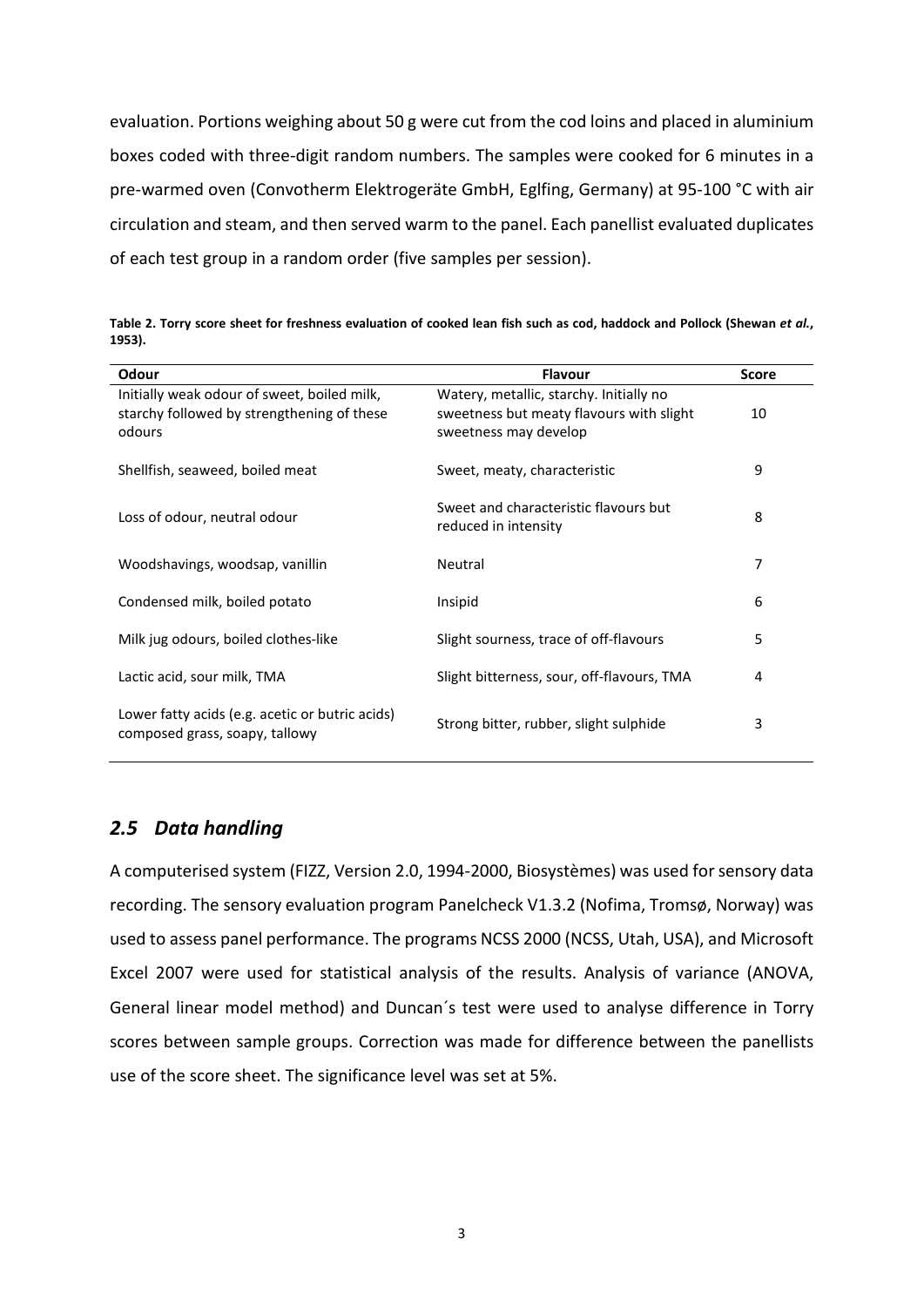#### <span id="page-6-0"></span>**3 RESULTS**

#### <span id="page-6-1"></span>*3.1 Temperature monitoring*

The environmental temperature of the experimental groups is summarized in **Figure 1**, showing that the temperature was rather stable throughout the whole storage period. The temperature during the first five days was around -1.7 °C which was rather lower compared to the original plan. During the following storage, the temperature was around 2.1 °C.

The temperature profiles of the experimental groups are summarized in **Figure 2** to **Figure 6**. Each profile shows the temperature distribution in the bottom corner, the middle and the topmiddle of the box, as well as at the long side bottom-middle of the box. The top-middle of the box maintained generally the lowest temperature during the storage period followed by the middle part. The bottom corner and the bottom-middle at the long side of the box were more vulnerable towards temperature changes in the environment.

When groups A and B were compared, it was evident that the box with drainage holes (group A) provided less insulation compared to the whole box (group B). Due to poorer insulation of the boxes with the drainage holes, the fish temperature decreased more in group A than in group B during the first five days of storage at around -1.7 °C, thus preparing the fish in group A better for the mild temperature abuse at around 2 °C for nine days. The effects of 750 g of ice vs. 250 g of ice pack were compared (groups B and group D, respectively), the benefits of using more ice to maintain a low temperature was evident. Furthermore, packing loins in plastic bags with ice on top and outside the plastic bags (group C) resulted in slower temperature rise compared to placing plastic film on top of the loins and ice (group B).

The superchilled E-group was obviously at a more preferred temperature during packing, i.e. at around -0.8 to -0.6 °C (**[Figure 6](#page-9-0)**), as compared to around 2-4 °C for the other groups (**[Figure](#page-7-0)  [2](#page-7-0)** to **[Figure 5](#page-9-1)**).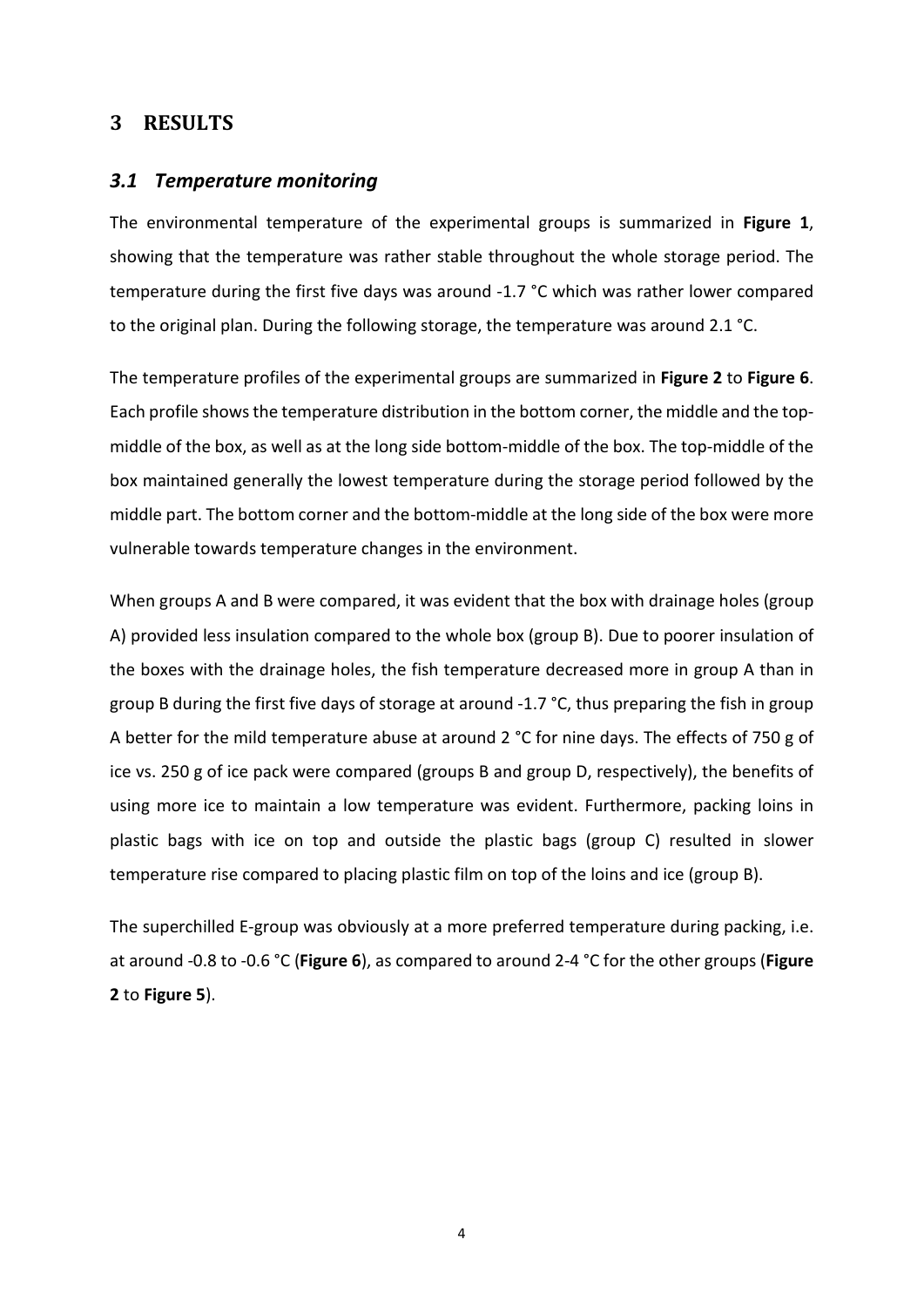

**Figure 1. Temperature profile of the storing facility (environment) where the experimental groups were stored for up to 14 days post packaging. The processing were performed on December 7th 2016 in Akureyri (groups A-D) and Dalvík (group E), followed by shipment via air freight to Matís laboratory where the experimental groups were stored for five days at - 1.7 °C and subsequently at 2.1 °C throughout the remaining storage period.**



<span id="page-7-0"></span>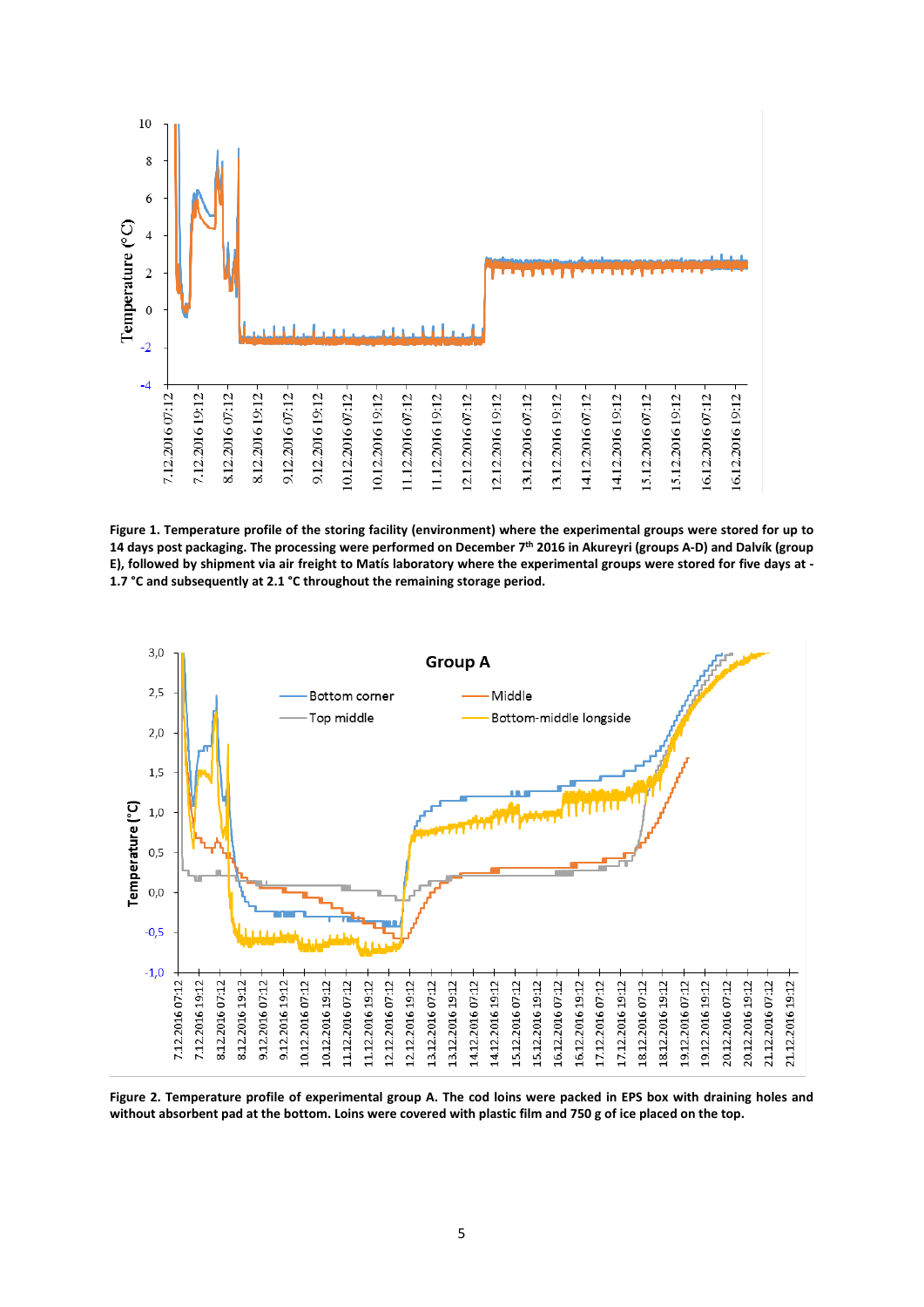

**Figure 3. Temperature profile of experimental group B. The cod loins were packed in whole EPS box, loins covered with plastic film and 750 g of ice placed on the top and absorbent pad at the bottom.**



**Figure 4. Temperature profile of experimental group C. The cod loins were packed in whole EPS box, loins placed in a plastic bag and covered with 750 g of ice on the top and absorbent pad at the bottom of the bag.**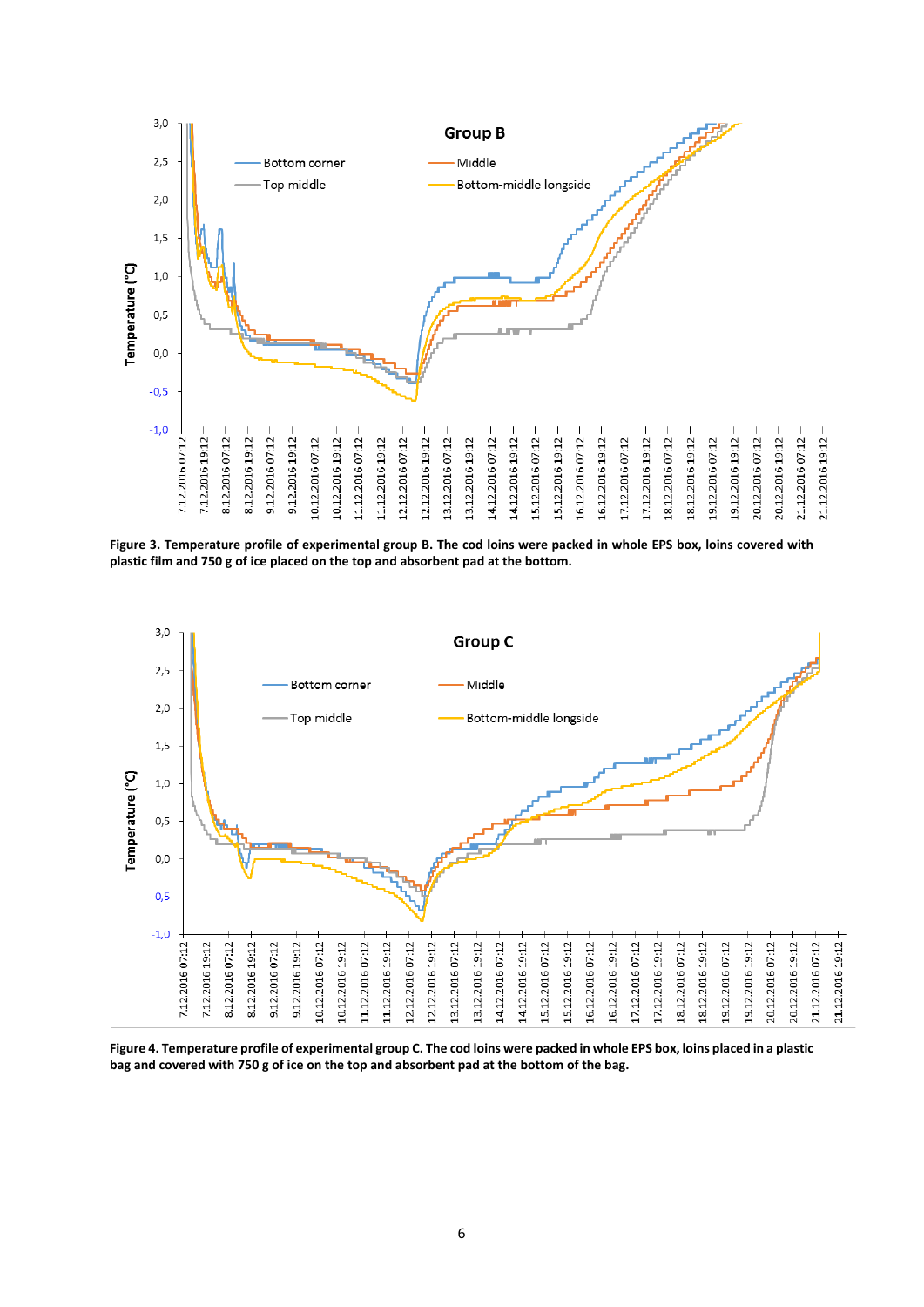

<span id="page-9-1"></span>**Figure 5. Temperature profile of experimental group D. The cod loins were packed in whole EPS box, covered with 250 g cooling pack on the top and absorbent pad at the bottom.**



<span id="page-9-0"></span>**Figure 6. Temperature profile of experimental group E. The cod loins were superchilled before packaging in whole EPS box, loins covered with plastic film and 750 g of ice placed on the top and absorbent pad at the bottom.**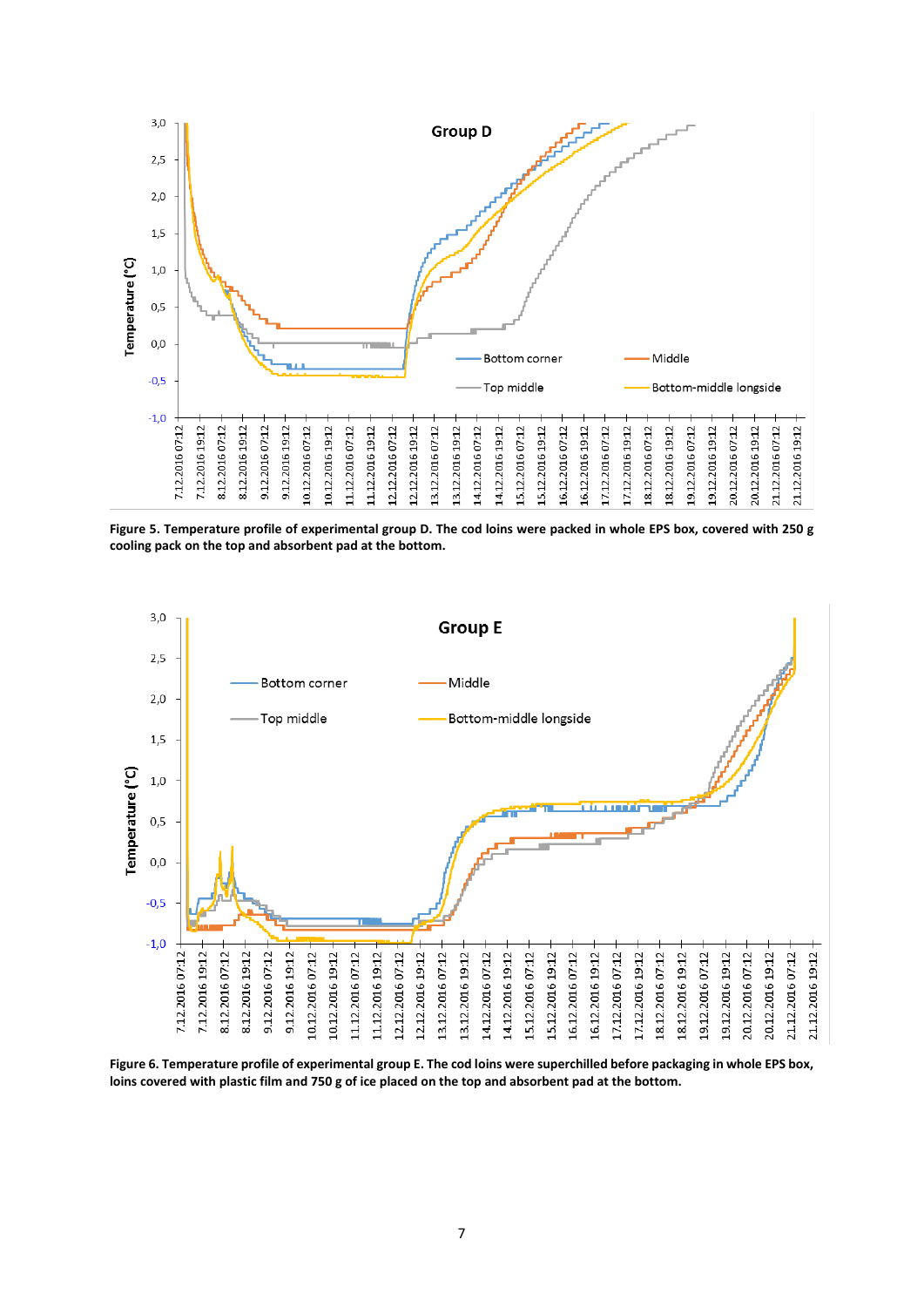#### <span id="page-10-0"></span>*3.2 Drip loss*

The ability of the fish muscle to retain its natural water and therefore its juiciness is one of the quality criteria of fresh fish, especially from the consumer's point of view. The drip losses of the experimental groups during cold storage are summarized in **Figure 7**. The lowest drip loss was observed for group B while the highest drip loss was observed for group A and E after 9 days of storage. At the end of the storage period, the loins in group A had the highest drip loss followed by loins in group D. The drip loss of loins from other experimental groups (B, C and E) were of similar level after 14 days of storage. Present results indicate that the temperature inside the boxes affected the drip loss of the loins. The temperature profiles of group A and D (**Figure 2** and **Figure 5**, respectively) showed that the packaging solutions of these experimental groups were less efficient in maintaining a stable temperature compared to the other experimental groups and hence resulting in higher drip loss.

The drip loss of loins in group E can be derived to the superchilling of the loins prior to packaging. Fish muscle at sub-zero temperature is known to be at more risk of developing extracellular ice crystals compared to e.g. fish muscle at 0 °C, and hence increased drip loss can be experienced (Karlsdottir *et al.* 2008). Similar arguments can be made to partially explain the high drip loss of loins in group A, but due to poorer insulation of the boxes with the drainage holes the fish temperature decreased during the first five days of storage at around -1.7 °C. The drainage holes of the EPS boxes might, however, also have contributed to the high drip loss observed for group A. In contrary to other experimental groups, group A was the only group where the loins were in minimum contact to the excess water (melted ice and the loins' natural water).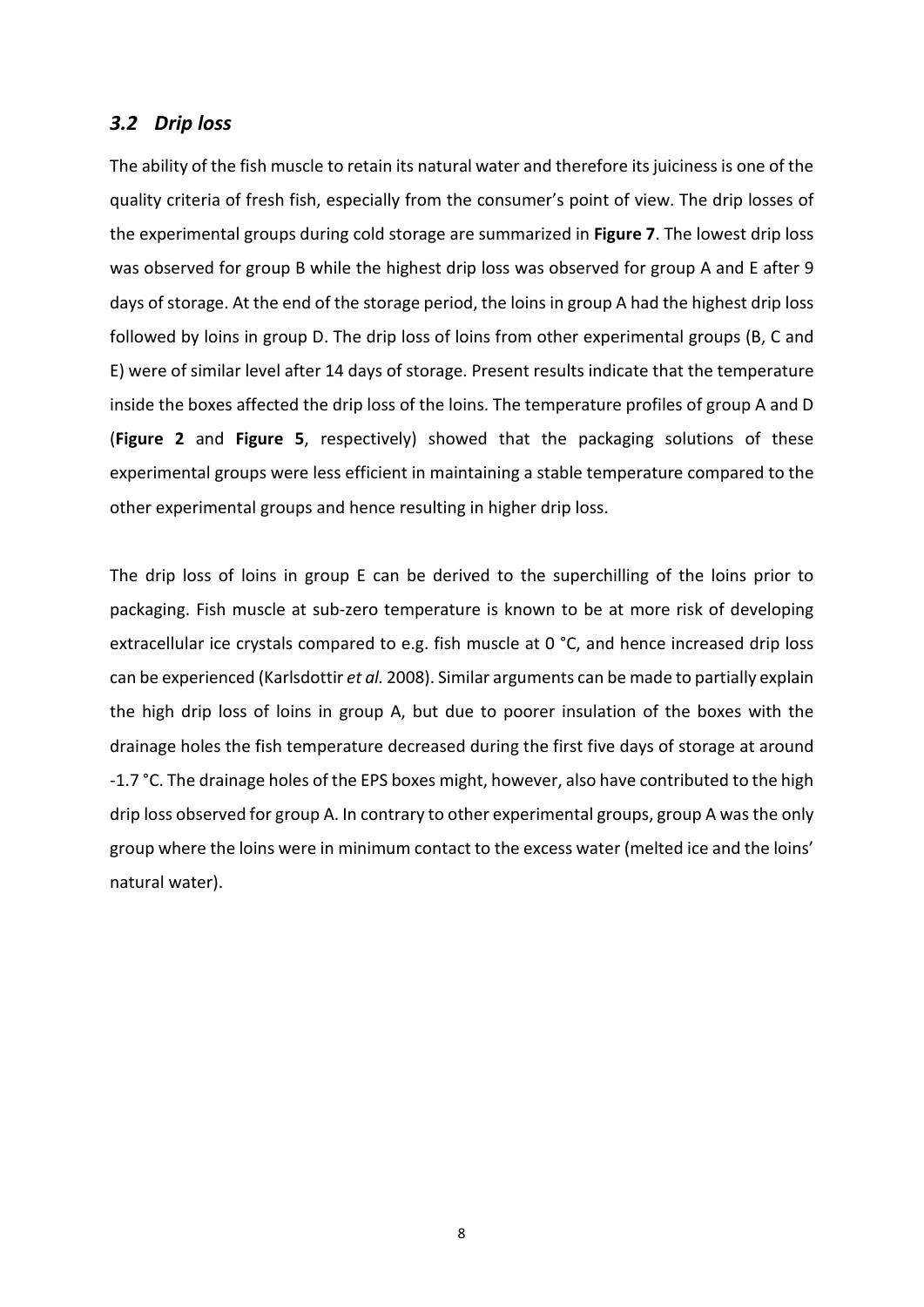

**Figure 7. Drip loss (%) of the experimental groups (A-E) throughout the storage period.**

It should however be noted that considerable difference in loin size was observed in group E compared to the other groups, which might affect the results. An overview of the size distribution of the loins in each experimental group on day 9, 12 and 14 are summarized in **Table 2**.

|                | Storage time (days) | <b>MAX</b> | <b>MIN</b> | <b>AVE</b> | <b>SD</b> |
|----------------|---------------------|------------|------------|------------|-----------|
| <b>Group A</b> | 9                   | 785        | 280        | 484        | 173       |
|                | 12                  | 652        | 153        | 327        | 162       |
|                | 14                  | 805        | 194        | 440        | 201       |
| <b>Group B</b> | 9                   | 795        | 268        | 453        | 139       |
|                | 12                  | 834        | 163        | 448        | 196       |
|                | 14                  | 588        | 284        | 453        | 100       |
| <b>Group C</b> | 9                   | 787        | 197        | 489        | 160       |
|                | 12                  | 767        | 230        | 411        | 184       |
|                | 14                  | 625        | 350        | 493        | 100       |
| <b>Group D</b> | 9                   | 748        | 392        | 490        | 103       |
|                | 12                  | 967        | 201        | 488        | 277       |
|                | 14                  | 741        | 313        | 488        | 145       |
| <b>Group E</b> | 9                   | 368        | 186        | 255        | 53        |
|                | 12                  | 517        | 175        | 269        | 89        |
|                | 14                  | 459        | 132        | 262        | 65        |

**Table 3. An overview of the loin size distribution within each experimental group (A-E) after 9, 12 and 14 days of cold storage.** 

MAX = maximum loin weight (g); MIN = minimum loin weight (g); AVE = average loin weight (g); SD = standard deviation (g).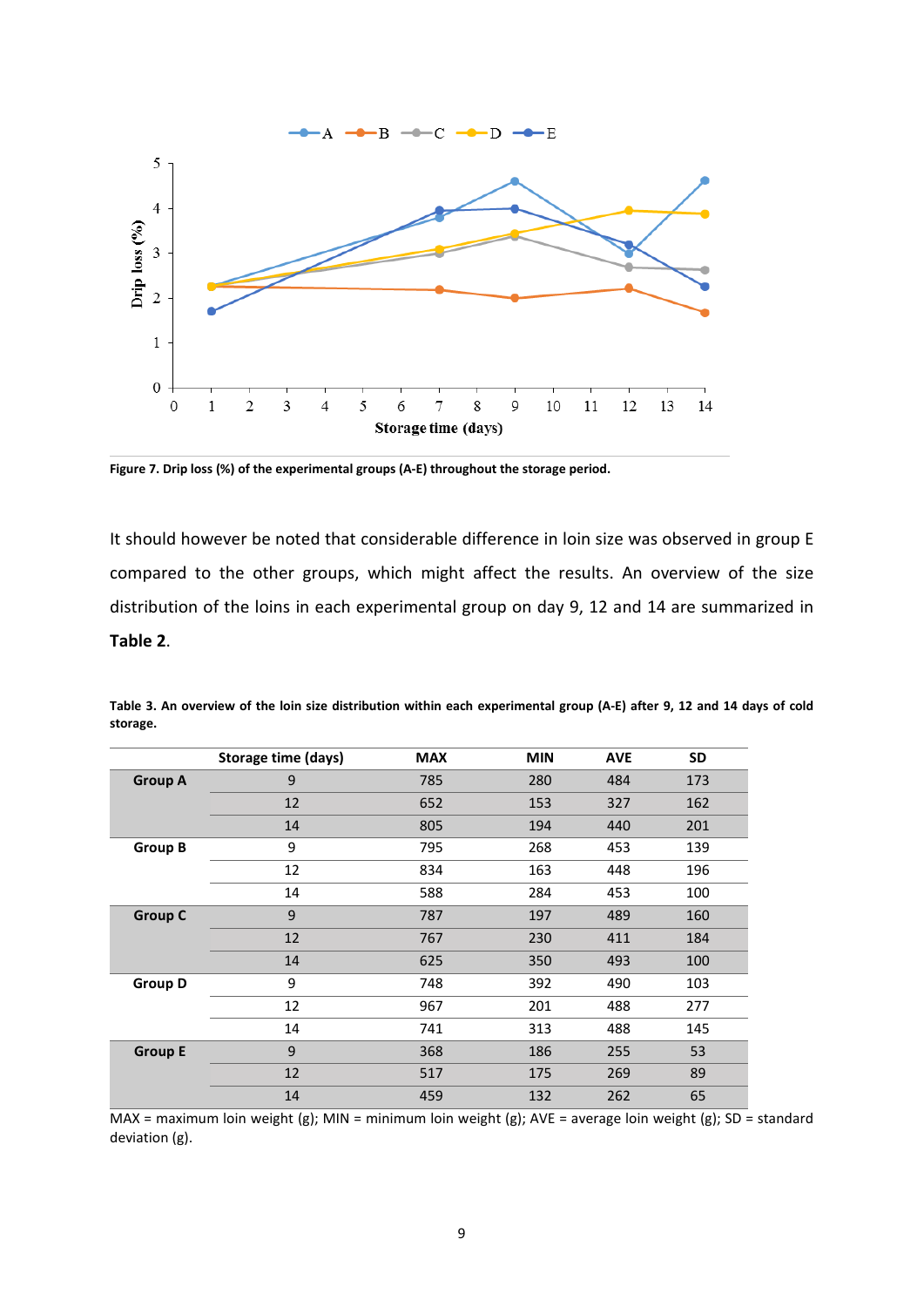#### <span id="page-12-0"></span>*3.3 Sensory evaluation – Torry score*

The difference between experimental groups was not significant with regard to the average Torry score from processing up to day 12 post packaging (**Table 3** and **Figure 8**). On day 12, group D (with only 250 g of cooling medium as compared to 750 g for the other groups) had significantly lower score compared to group C. The same trend was observed on day 14, where group C (loins packed in a plastic bag) had the highest score compared to the other experimental groups. All groups, with the exception of group D, reached the freshness limit (7.0) at day 9 post packaging. It can be assumed that group C reached the freshness limit on day 8. The shelf life of experimental groups A, B and E were estimated to be 11 days post packaging, while the shelf life of group D and C were estimated to be 10 and 12 days, respectively.

**Table 4. Average Torry scores for the five experimental groups during the storage period and the p-value for difference between groups. Different letters within a row indicate significant difference between experimental groups (p<0.05).**

| Day | А                  | В   | C        | D            | Е                  | p-value |
|-----|--------------------|-----|----------|--------------|--------------------|---------|
| 1   |                    | 8.3 |          |              | 8.6                | 0.702   |
| 7   | 7.7                | 7.5 | 7.5      | 8.1          | 7.8                | 0.655   |
| 9   | 7.1                | 7.2 | 6.9      | 6.3          | 7.1                | 0.248   |
| 12  | 5.1                | 4.9 | 5.6a     | 4.6 <b>b</b> | 5.0                | 0.047   |
| 14  | b<br>$3.5^{\circ}$ | 3.9 | a<br>4.7 | 3.3<br>b     | $\mathbf b$<br>4.0 | 0.005   |



**Figure 8. Average Torry score for the five experimental groups during the storage period. The blue line indicate the freshness limit (average = 7.0) and the red line indicate the limit of consumption (average = 5.5).**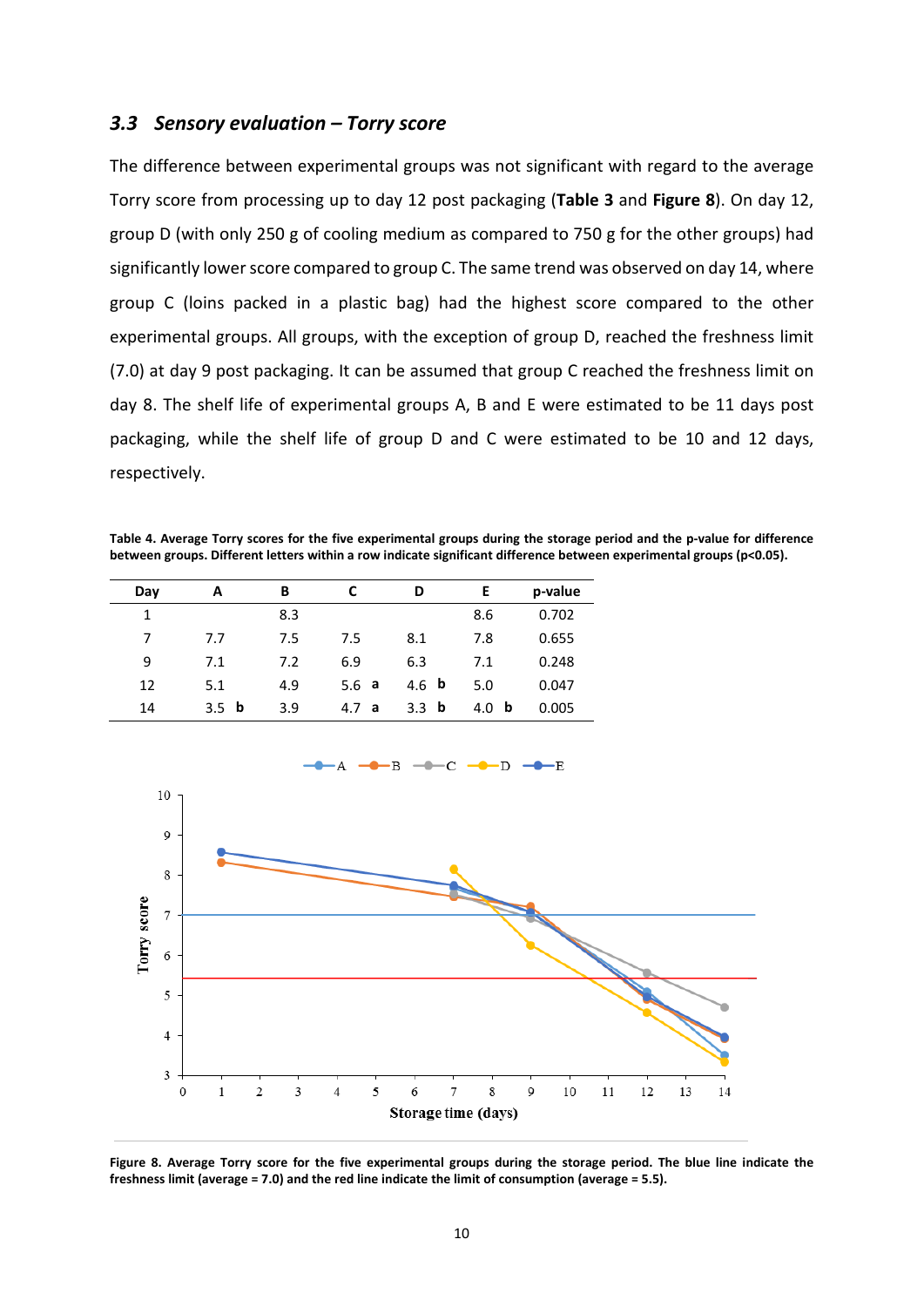### <span id="page-13-0"></span>**4 DISCUSSIONS AND CONCLUSIONS**

The result of the Torry freshness score indicate that loins from experimental group D with the lowest amount of cooling medium spoiled faster compared to loins from other experimental groups, and loins packed in plastic bags inside EPS boxes with a larger amount of ice (group C) had the longest shelf life. The results suggest that packing fresh cod loins in a plastic bag might be more suitable to maintain the fish quality compared to using only a plastic film on top of the loins before applying the ice.

The Torry results were in accordance to the temperature profiles of the experimental groups, with the exception of group E, stating the advantages of a low and stable temperature. The size of the loins within group E needs to be considered when interpreting the results. The loins of group E were considerably smaller compared to loins from other experimental groups which might cause the loins to be spoiled faster. Therefore, group E was not comparable with the other experimental groups. However, the other experimental groups were highly comparable.